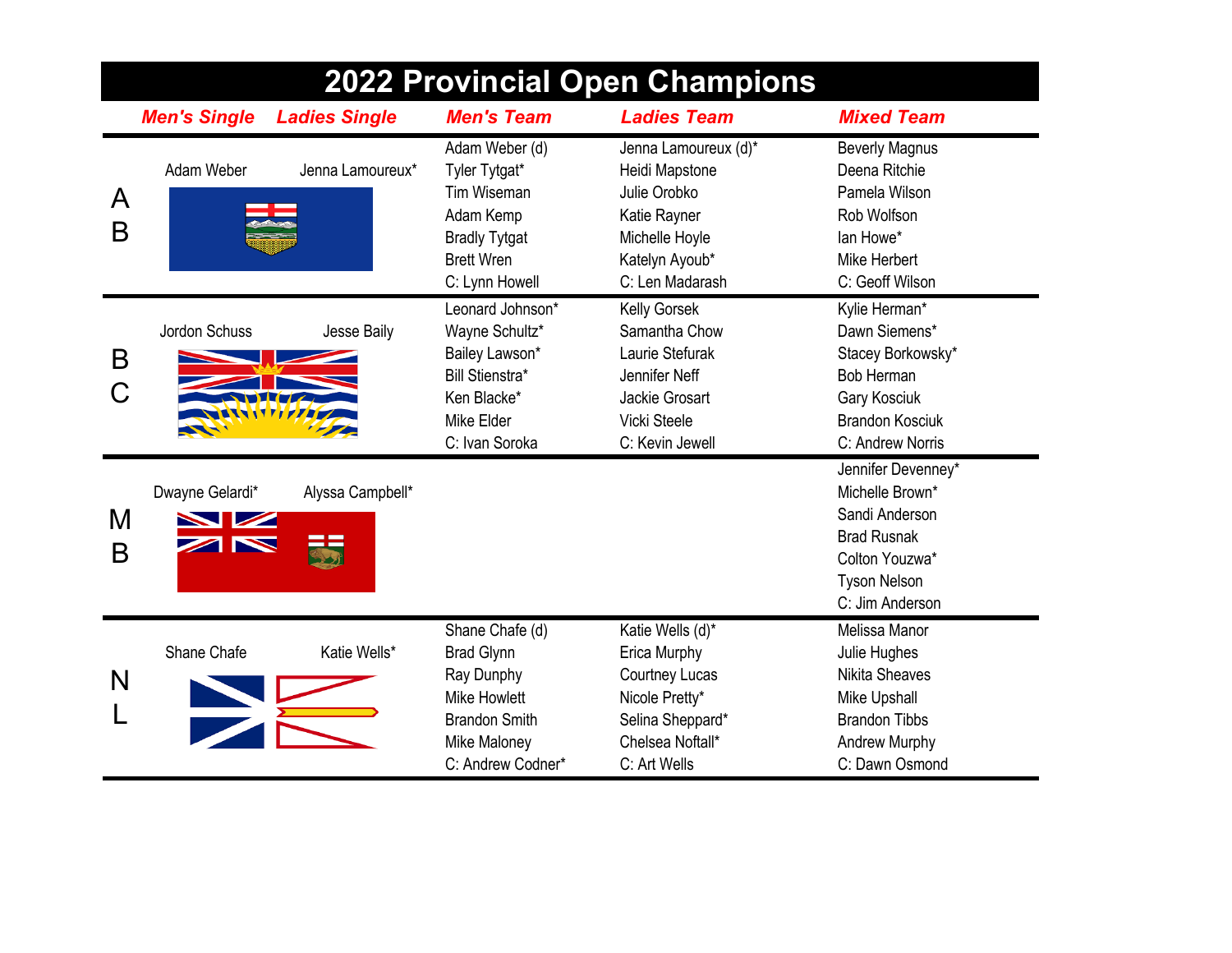| <b>2022 Provincial Open Champions</b> |                       |                        |                                                                                                                                     |                                                                                                                                    |                                                                                                                                                      |  |  |
|---------------------------------------|-----------------------|------------------------|-------------------------------------------------------------------------------------------------------------------------------------|------------------------------------------------------------------------------------------------------------------------------------|------------------------------------------------------------------------------------------------------------------------------------------------------|--|--|
|                                       | <b>Men's Single</b>   | <b>Ladies Single</b>   | <b>Men's Team</b>                                                                                                                   | <b>Ladies Team</b>                                                                                                                 | <b>Mixed Team</b>                                                                                                                                    |  |  |
| N                                     | Greg Degrazia<br>N    | Katie Bonnie           | Greg DeGrazia (d)<br><b>Taylor Michel</b><br>Devin Klassen<br>Philip Mayo<br><b>Wesley Swoluk</b><br>Matt Shonosky<br>C: Bob Taylor | Katie Bonnie (d)<br>Amanda Nichols<br>Sam Sitar<br>Michaela Turner*<br>Alyssa Bonnie<br>Paige Hadley*<br>C: Brian Bonnie           | Ashley Baccari*<br>Codi Michel<br>Angela Begin<br>Adam Goose<br>John Wilcott<br>Neil Felbel<br>C: Doug Glena                                         |  |  |
| N                                     | Stephen Jamieson      | Nicole Irwin*          |                                                                                                                                     |                                                                                                                                    | Amanda Sakamoto*<br><b>Becky Aylward</b><br>Shereen Naidu<br>Stephen O'Brien<br>Catlan Klarenbach*<br>Derek White<br>C: Jim White                    |  |  |
| N<br>S<br>N<br>B                      | <b>Ashton Gavel</b>   | <b>Claudette Gavel</b> | Ashton Gavel (d)<br>George Brown*<br>Jeff Atkinson*<br>Varian Layne<br>Chris Henderson<br>John Drnasin<br>C: Marc Rapitta           |                                                                                                                                    | Tristin Whitman*<br>Cassidy Cormier<br><b>Barbara Lockhart</b><br>Wayne Comeau<br><b>Rodney Nitz</b><br><b>Tyler Thibodeau</b><br>C: Steve Feltham*  |  |  |
| N                                     | Matt Montgomery*<br>h | Jen Young              | lain Maclean<br>Nathan Cooper<br>Jon Cowen<br>Ryan Cowen<br>Dave Slappendel<br>Davin Florent*<br>C: Steve Barker*                   | <b>Vicky Robins</b><br>Sara Stevens<br>Sara Kennedy<br>Laura Turpin*<br>Kayla Ferguson*<br>Lindsay Richardson*<br>C: Kevin Robins* | Melissa Downey*<br>Abbey Dunn*<br><b>Kassie Bleses</b><br><b>Mitch Davies</b><br><b>Martin Talbot</b><br><b>Francois Talbot</b><br>C: Brenda Walters |  |  |